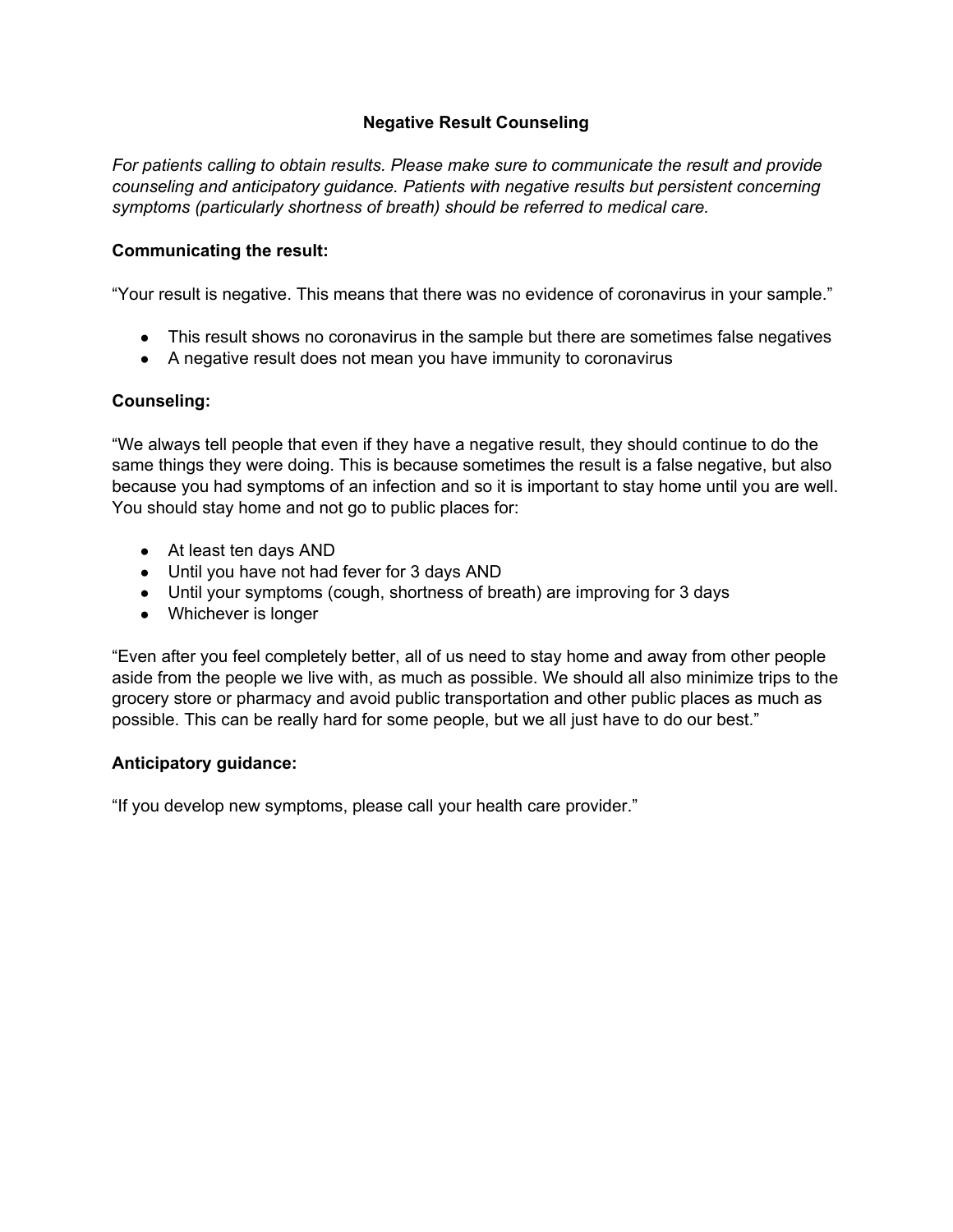## **Positive Result Counseling**

*For patients calling to obtain results. Please make sure to communicate the result and provide counseling and anticipatory guidance.*

#### **Communicating the result:**

"Your result is positive. This means that you have coronavirus, or Covid-19."

## **Counseling:**

"Most patients with coronavirus have a milder disease with symptoms including fever and cough. These symptoms can be treated with over-the-counter medicines, including Tylenol for fever. It is important to rest and drink plenty of fluids."

"The best thing you can do for your own health is to monitor your symptoms closely. Some patients develop shortness of breath, wheezing, or chest tightness. If you develop these symptoms, it is very important that you call your doctor. You should also contact your primary care provider if you develop new symptoms that are concerning to you. "

"To avoid spreading coronavirus to other people, you must stay home. Do not leave your house. Do not go to work, school, public places, or stores. Do not use public transportation, like the bus or subway. Do not invite friends or family over unless absolutely necessary. Continue to stay home for:

- 1. At least ten days from your first day of symptoms AND
- 2. You have had no fever for at least three days AND
- 3. Your other symptoms are improving for at least three days"

"If you live with other people and they do not have any symptoms of coronavirus, it is important that you stay in a separate room as much as possible. You should wear a mask if you are around other people in your household. It is important to wash your hands frequently, and to keep things clean, especially things you touch a lot, like doorknobs, cell phones, lightswitches, and faucets. Don't share personal items or kitchen utensils with other people in your household."

"Please identify your close contacts. This includes anyone you live with and anyone you have been in close contact with since your first day of symptoms (for example, people with whom you share an office). All of these people should stay home for 14 days from your first day of symptoms and watch for signs of infection, to avoid potentially spreading coronavirus to other people."

# **Anticipatory guidance:**

"Even after you feel completely better, we all need to stay home and away from other people aside from the people we live with, as much as possible. We should all also minimize trips to the grocery store or pharmacy and avoid public transportation and other public places as much as possible. This can be really hard for some people, but we all just have to do our best."